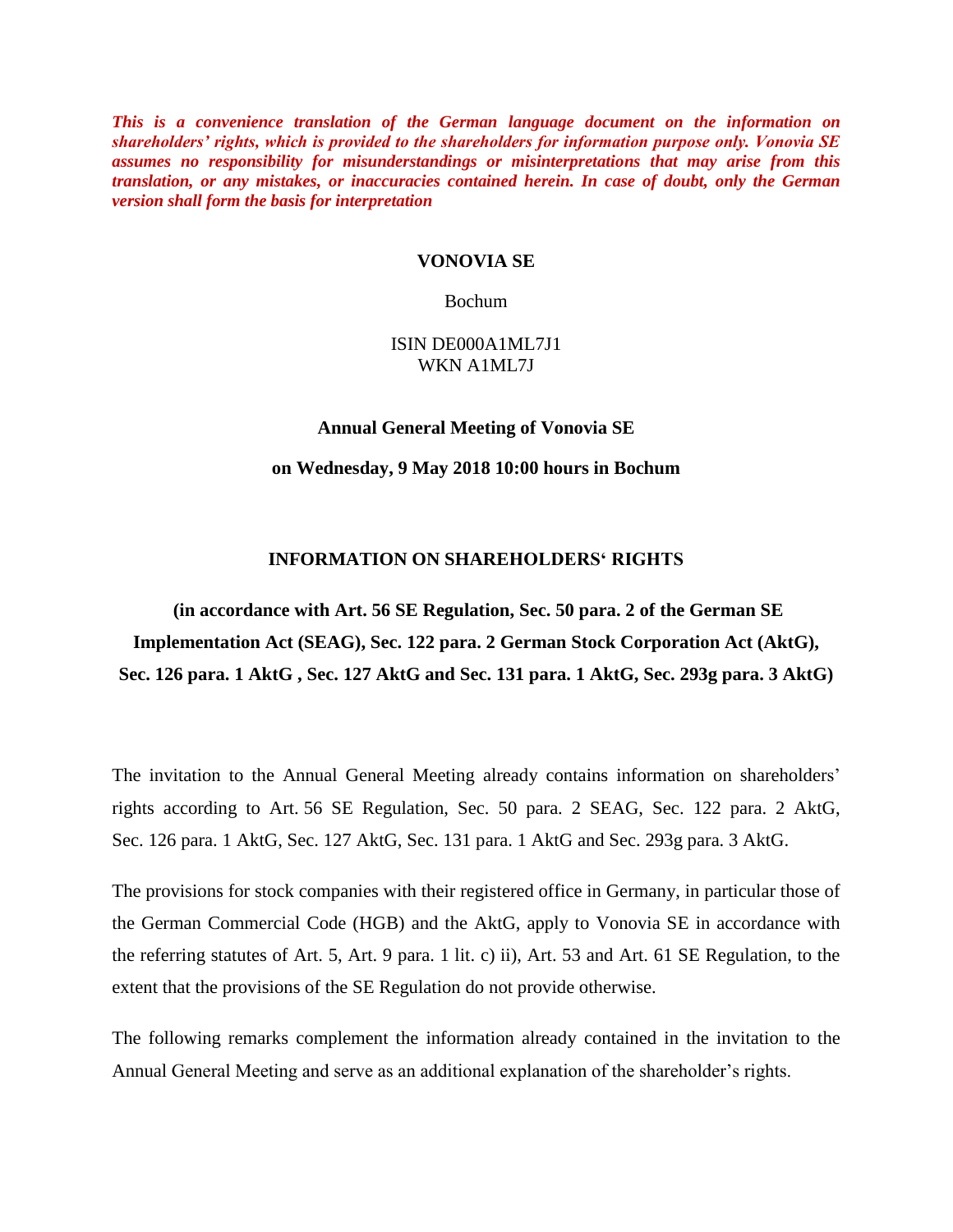## **1. Shareholders' Motions to add Items to the Agenda pursuant to Art. 56 SE Regulation, Sec. 50 para. 2 SEAG and Sec. 122 para. 2 AktG**

One or more shareholders, whose shares jointly equate to five per cent of the share capital, or to the sum of EUR 500,000.00 (this being equivalent to 500,000 shares), may demand that items be added to the agenda and be made public. This quorum is required for requests to add items to the agenda made by shareholders of a European company, (SE) pursuant to Art. 56 SE Regulation in conjunction with Sec. 50 para. 2 SEAG; Sec. 50 para. 2 SEAG corresponds with the rules stipulated in Sec. 122 para. 2 para 1 AktG.

Each new item must be accompanied by a justification or a proposed resolution.

The requests to add items to the agenda must be addressed to the Management Board in writing and must be received by the Company at least 30 days in advance of the meeting. The deadline for the receipt of such requests is therefore, **24:00 hours on Sunday, 8 April 2018**. Requests received subsequently will not be considered.

We ask that any requests to add items to the agenda be submitted to the following address:

Vonovia SE - Vorstand - Philippstraße 3 44803 Bochum

Additions to the agenda, which are to be published, shall be published in the Federal Gazette (*Bundesanzeiger*) immediately after receipt. They shall also be published on the Company's website at http://investoren.vonovia.de/hv and the shareholders shall be notified of them, in accordance with Sec. 125 para. 1 sent. 3 and para. 2 AktG.

## **2. Shareholders' Countermotions and Appointment Proposals pursuant to Sec. 126 para. 1 and Sec. 127 AktG**

Every shareholder has the right to file a countermotion in the Annual General Meeting in relation to specific items on the agenda, to contest proposals made by the Management Board and/or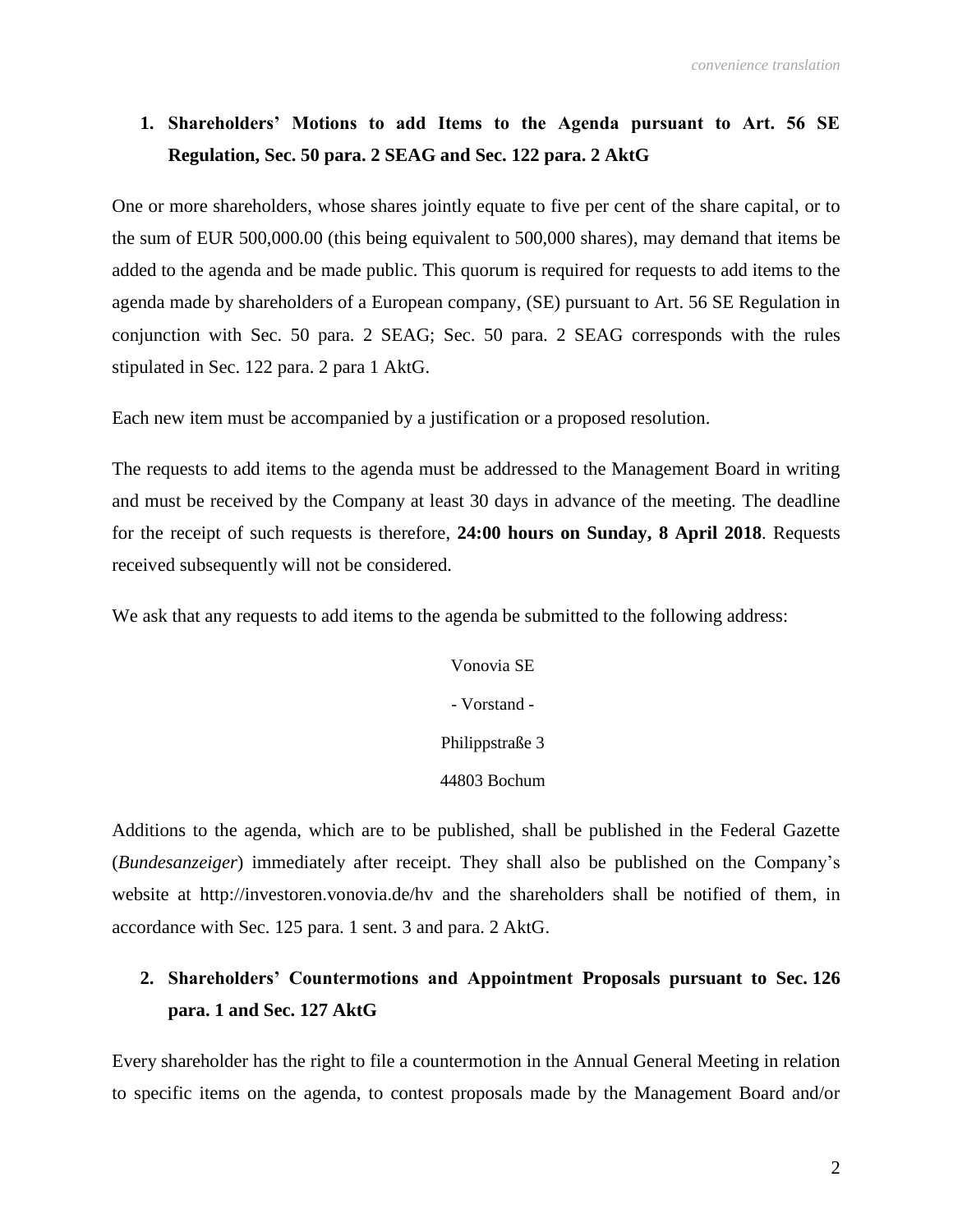Supervisory Board. Countermotions have to be provided with a justification if they are be published before the Annual General Meeting by the Company. Countermotions, appointment proposals, and other inquiries from shareholders to the Annual General Meeting must be submitted to the following address only:

> Vonovia SE - Rechtsabteilung - Philippstraße 3 44803 Bochum Telefax: +49 (0) 234 314 2944 E-Mail: hauptversammlung@vonovia.de

Countermotions and appointment proposals sent to any other address do not have to be published.

A countermotion and the statement of its grounds does not need be published,

- 1. insofar as the Management Board would become criminally liable through publication,
- 2. if the countermotion would result in a resolution by the Annual General Meeting, which would be illegal or would violate the articles of association,
- 3. if the justification contains statements which are obviously false or misleading in material respects, or which are libelous,
- 4. if a countermotion of such a shareholder based on the same facts has already been published with respect to a General Meeting of the Company pursuant to Sec. 125 AktG,
- 5. if the same countermotion, brought by a shareholder and based on essentially identical grounds, has already been published pursuant to Sec. 125 AktG, in at least two General Meetings of the Company within the past five years and fewer than one-twentieth of the share capital represented had voted in favour of this countermotion at the General Meeting,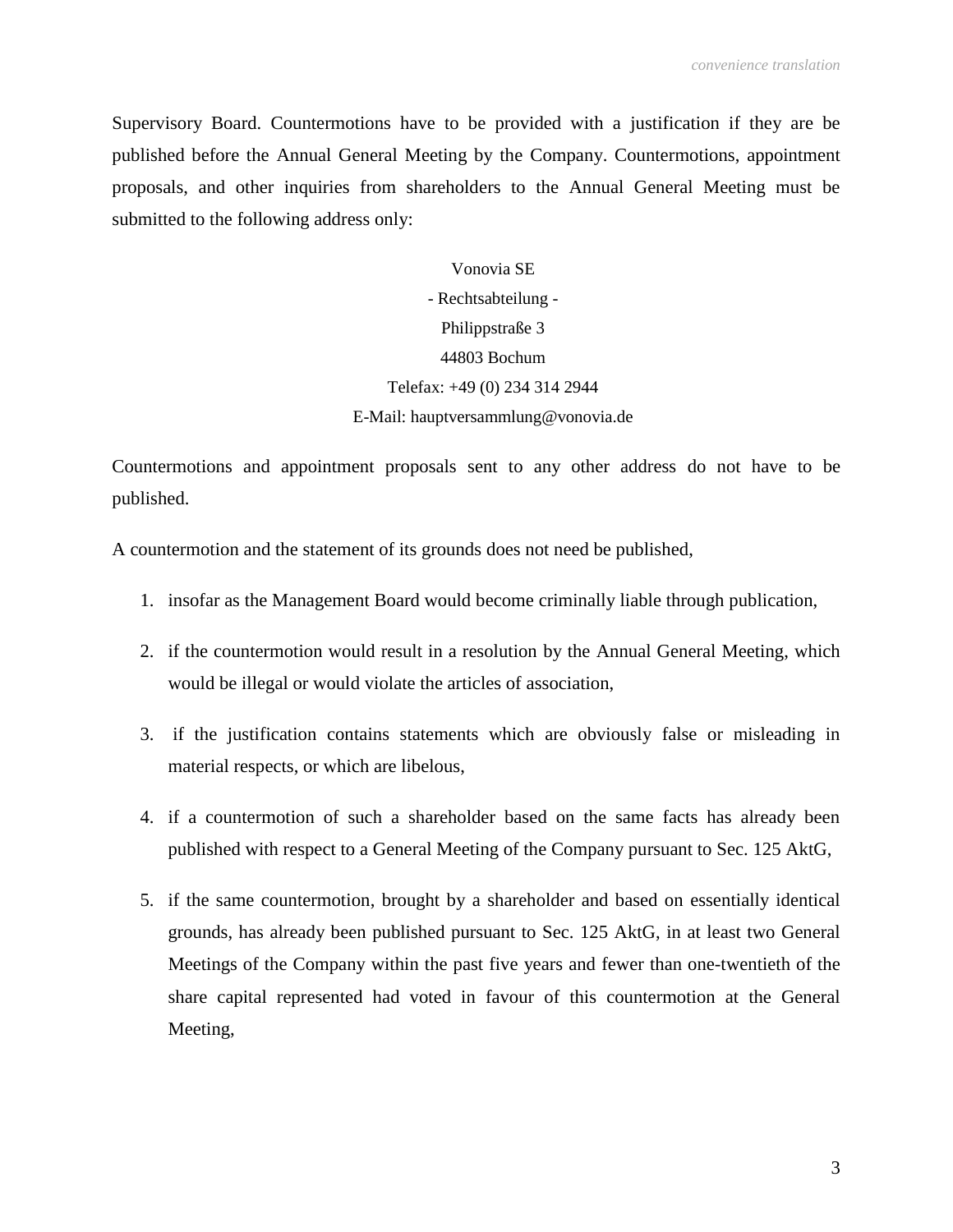- 6. if the shareholder indicates that he/she will neither attend nor be represented at the Annual General Meeting, or
- 7. if, within the past two years at two General Meetings, the shareholder has failed to make a countermotion communicated by him, or instructed one to be made on his behalf,.

The same applies *mutatis mutandis* to the publication of appointment proposals. Additionally, the Management Board does not need to publish appointment proposals for the election of members of the Supervisory Board and auditors, if such proposals do not include the name, the profession, and the place of residence of the individual being put forward, in case of legal persons, the name of the company and corporate seat, and in the case of appointment proposals for the election of members of the supervisory board, if they do not include details concerning their membership in other statutory supervisory boards. Details on the membership in comparable domestic and foreign controlling bodies of economic enterprises should be added. Appointment proposals do not require a justification.

The justification for countermotions and appointment proposals do not have be published if they are longer than 5,000 characters in total. If several shareholders file countermotions with respect to the same resolution item, or make the same appointment proposal, the Management Board may combine such countermotions or appointment proposals and the respective justifications (if any).

Countermotions and appointment proposals by shareholders to be published, including the name of the shareholder as well as justification to be published, and any statement of the management, will be published on the Company's website immediately upon receipt at http://investoren.vonovia.de/hv. All countermotions and appointment proposals pertaining to items on this agenda, received at the above address by **24:00 hours on Tuesday, 24 April 2018**, will be duly considered.

Countermotions become effective only, if they are put forward during the Annual General Meeting. The right of each shareholder to put forward countermotions regarding the various items on the agenda during the Annual General Meeting, without previously submitting them to the Company in due time, remains unaffected.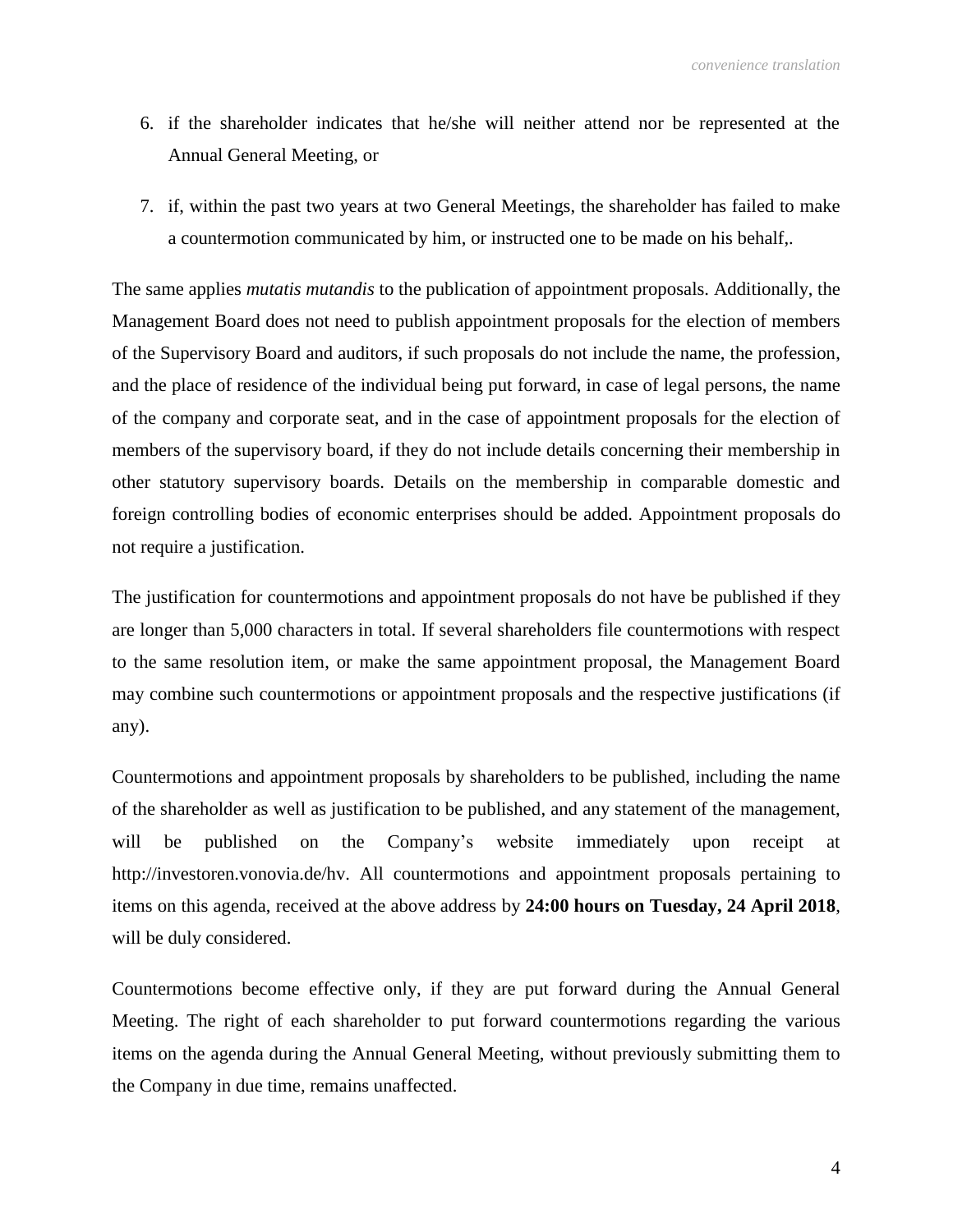### **3. Right to Information pursuant to Sec. 131 para. 1 AktG and Sec. 293g para. 3 AktG**

Upon request, the Management Board must provide each shareholder with information regarding the Company's affairs at the Annual General Meeting, insofar as such information is necessary for the proper assessment of an item of the agenda. This obligation to provide information applies equally to the Company's legal and business relations with an affiliated company. The duty of the Management Board of a parent company (Sec. 290 para. 1 and 2 HGB) to provide information at the Annual General Meeting, to which the consolidated financial statements and the consolidated management report are presented also includes the situation of the company group and the companies included in the consolidated financial statements.

The Managing Board may refuse to provide information,

- 1. to the extent that providing such information is, according to sound business judgment, likely to cause material damage to the Company or an affiliated company;
- 2. to the extent that such information relates to tax valuations or the amount of certain taxes;
- 3. with regard to the difference between the value at which items are shown in the annual balance sheet and the higher market value of such items, unless the Annual General Meeting is to approve the annual financial statements;
- 4. with regard to the methods of classification and valuation, if disclosure of such methods in the notes suffices to provide a clear view of the actual condition of the Company's assets, financial position and profitability within the meaning of Sec. 264 para. 2 HGB; the foregoing shall not apply if the Annual General Meeting is to approve the annual financial statements;
- 5. if provision thereof would render the Management Board criminally liable; or
- 6. if the information is continuously available on the Company's website seven or more days prior to the Annual General Meeting as well as during the Annual General Meeting.

The provision of information may not be denied for other reasons.